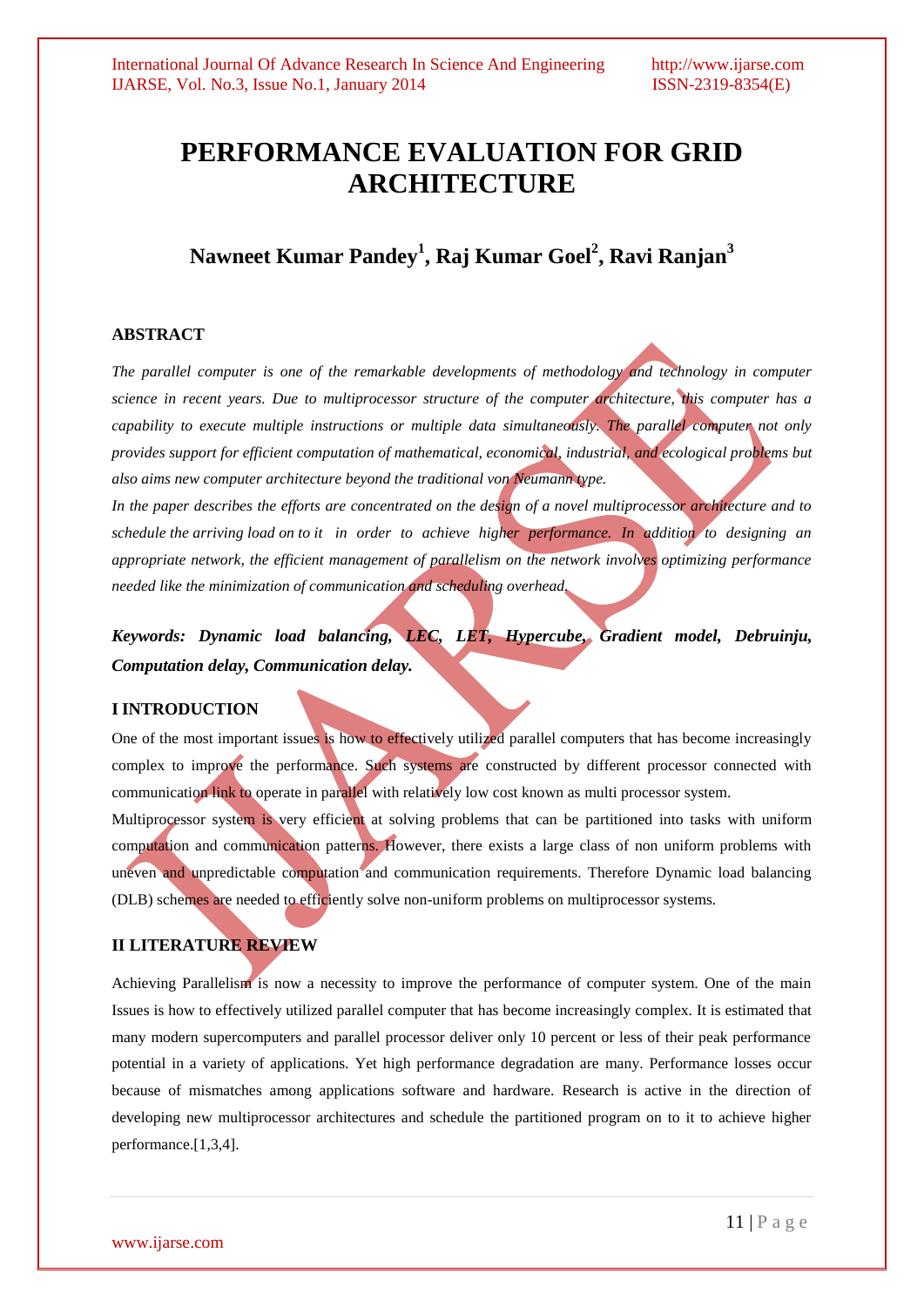Effort concentrated on the Study of all factors for developing a novel multiprocessor Architecture and after developing we will evaluate the performance of a multiprocessor architecture for server and networking with on study and to schedule the arriving load on to it in order to achieve higher performance. The other important issue are accessing delay and downloading the information while using multiprocessor technique. Comparable with similar architecture. In addition to designing an appropriate network, the efficient management of parallelism on the network involves optimizing performance needs, like the minimization of communication and scheduling over head. A simulation studies are carried out to compare the performance of different multiprocessor architecture (such as LEC, LET, Hypercube, Debruinju etc) with the various standard dynamic scheduling algorithms like Sender initiated diffusion (SID), receiver initiated diffusion (RID) etc .The simulation result will show that our Multiprocessor architecture (linearly extensible triangle) gives better performance as compare to other existing multiprocessor architecture with low cost and reduce the load balancing time and scheduling over head. Exploiting parallelism is now a necessity to improve the performance of computer systems one of the most important issues is how to effectively utilize parallel computers that has become increasingly complex to improve the performance. Such systems are constructed by different processor connected with communication link to operate in parallel with relatively low cost known as multi processor system [3,5].

Multiprocessor system is very efficient at solving problems that can be partitioned into tasks with uniform computation and communication patterns. However, there exists a large class of non uniform problems with uneven and unpredictable computation and communication requirements. Therefore Dynamic load balancing (DLB) schemes [1,2,7] are needed to efficiently solve non-uniform problems on multiprocessor systems. Over the year, much different multiprocessor architecture, having different topological structure and different interconnection, has been used in different commercially available parallel systems. An enormous amount of research has centred on the design and their interconnection. Major architecture are found in ring network, hypercube, debruijn network, LET and LEC network.[3,4,8]. A number of multiprocessor architecture have been reported in literature. [ 6,7,8] mply with the conference paper formatting requirements is to use this document as a template and simply type your text into it.

## **III PROBLEM STATEMENT**

Exploiting parallelism is now a necessity to improve the performance of computer systems. In the whole work, our effort is concentrated on develop a novel multiprocessor architecture with low cost and higher performance. Schedule the arriving load on it by simulating various scheduling scheme, in order to achieve higher performance. Compare the performance of proposed network and these scheduling schemes with the standard hypercube arch and other existing architecture. In addition to designing an appropriate network, the efficient management of parallelism on the network involves optimizing performance needed like the minimization of communication and scheduling overhead.

## **IV DESCRIBING HOW YOU SOLVED THE PROBLEM**

## **4.1 Need for Parallelism**

www.ijarse.com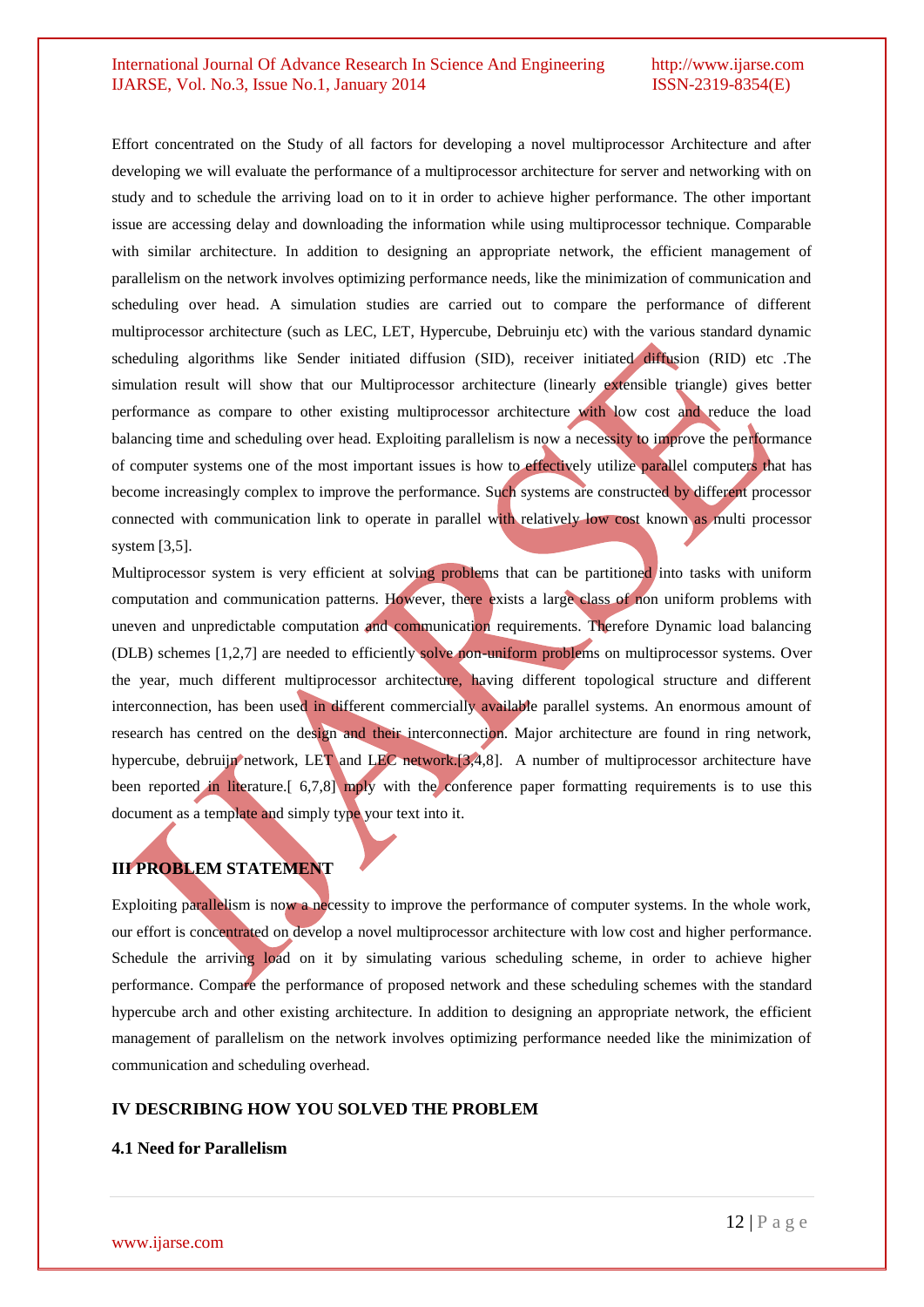- Need of parallelism arise from the need to build faster and faster machines and achieve higher computing speed.
- When applications require throughput rates that are not easily obtained with today's sequential machines, parallel processing offers a solution.
- Parallel processing is based on Multiprocessor processors working together to accomplish a task to gain high performance.
- Exploiting parallelism is now a necessity to improve the performance of computer systems.

#### **That's why we need to develop a multiprocessor architecture with low cost and high performance.**

Generally stated, parallel processing is based on several processors working together to accomplish a task. The basic idea is to break down, or partition, the computation into smaller units that are distributed among the processors. In this way, computation time is reduced by a maximum factor of *p*, where *p* is the number of processors present in the multiprocessor system.

Most parallel algorithms incur two basic cost components:

- 1. Computation delay—under which we subsume all related arithmetic/logic operations, and
- 2. Communication delay—which includes data movement.

In a realistic analysis, both factors should be considered.

#### **4.2 Existing Multiprocessor Architecture**

A processor organization can be represented by a graph in which nodes (Vertices) represent processors and the edge represent communication paths between pairs of processors.







**Hypercube Architecture Debruijn Architecture**



**Figure 3** Figure 4

**Linearly Extensible Tree Two dimensional Mesh Architecture**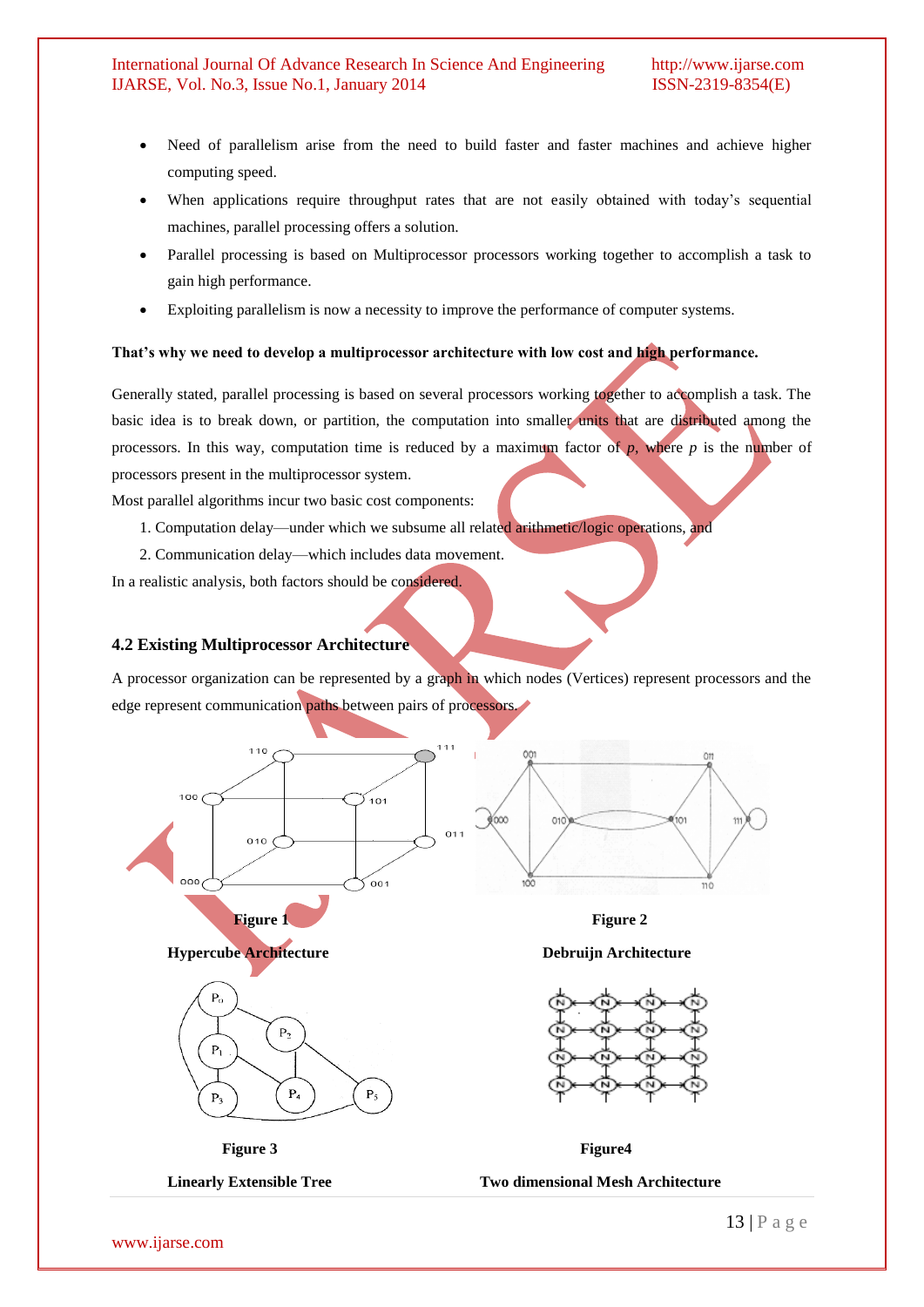

**Figure 5** Figure 6

## **Completely Connected Architecture Star Connected Architecture**

**4.2.1 Linearly Extensible Cube:** Characteristics of multiprocessor architecture and standard parameter:

**4.2.2 Number of Node:** It specify total No. of processing element in the multiprocessor architecture. If no. of node increases the complexity as well as cost also increases whereas performance is decreases. So no of node should be minimum so that our system is less complex.

Note: Standard existing multiprocessor architecture has maximum N=8 nodes (processors).

**4.2.3 Degree of node:** It specify number of connections in each node .Higher the degree more complex the system. It is best if the degree or connectivity on each node is constant and independent of the network size implies that the processor organization scales more easily to systems with large no. of nodes.

Note: Degree should not be greater than four. [Degree 4]

**4.2.4 Diameter:** It is the measure of Maximum Inter-node distance in a network means the largest distance between two nodes. It specifies the communication delay between nodes as the size increases the diameter will also be increases. Low diameter is better because low the diameter the communication delay between nodes is less.

**4.2.5 Expandability:** It is the property which facilitates constructing the large size system out of small one system with minimum change in the configuration of the architecture. It should be linear not exponential

**4.2.6 Scalability:** It specifies the ability of network to be modularly expandable with minimum change in the configuration.

**4.2.7 Bisection Width:** It specifies minimum No. edge that must be removed to divide the network into two halves. High bisection width is better because in algorithm requiring large amount of data movement, the size of the data set divided by the bisection width puts a lower bound on the complexity of the parallel system.

**4.2.8 Cost:** Cost is directly proportional to no. of node in the network. Cost should be minimum as possible as.

**4.2.9 Complexity:** Complexity is directly proportional to no of node and deg. of node in the network. Less complex system gives the higher performance. So less no. of node, lesser the complexity of the network.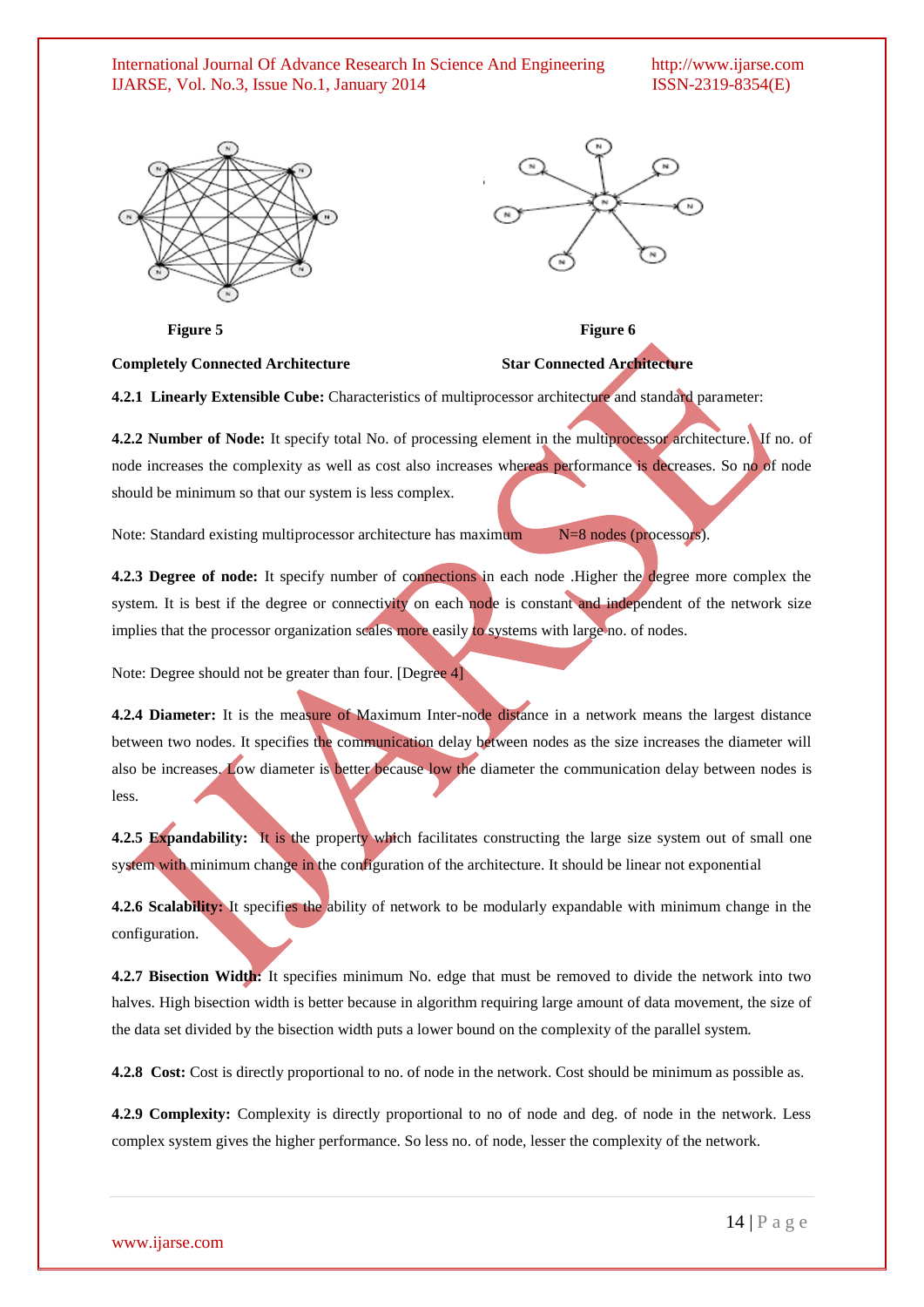| <b>Network</b>              | No. of Link           | Node degree.   | Diameter           | <b>Bisection Width</b> |
|-----------------------------|-----------------------|----------------|--------------------|------------------------|
| Linear Array                | $N-1$                 | $\overline{2}$ | $N-1$              | 1                      |
| <b>Star</b>                 | $N-1$                 | $N-1$          | $\overline{2}$     | $N-1$                  |
| <b>Completely Connected</b> | $N(N-1)/2$            | $N-1$          | 1                  | $(N/2)^{2}N$           |
| <b>Binary Tree</b>          | $N-1$                 | 3              | $2(Log2N - 1)$     | 1                      |
| Illiac Mesh                 | 2N                    | $\overline{4}$ | $N - 1$            | 2N                     |
| Hypercube                   | NLog <sub>2</sub> N/2 | N              | Log <sub>2</sub> N | N/2                    |
| De-bruijn                   | $2N-1$                | $\overline{4}$ | Log <sub>2</sub> N | N/Log <sub>2</sub> N   |
| <b>LET</b>                  |                       | $\overline{4}$ | N                  | $\overline{2}$         |

## **4.3 Characteristics of Existing Architecture (Comparative study)**

## **V PROPOSED ARCHITECTURE**

The proposed architecture named as "Linearly Extensible Triangle" triangular multi- processor network is simple extensible multiprocessor architecture having different topological properties comparable with existing architecture.

## **5.1 Linearly Extensible Triangle**



## **5.2 Characteristics of Proposed Architecture**

No of Node- $N=5$ 

Bisection Width- 3

Degree of node- N-1, 3

Diameter- 2

Complexity-Less in comparison to other existing Multi-processor architecture.

Extensibility-Constantly Extensible on each level.

Linearly extensible by Layer of one processor.

#### **5.3 Proposed Performance Parameter**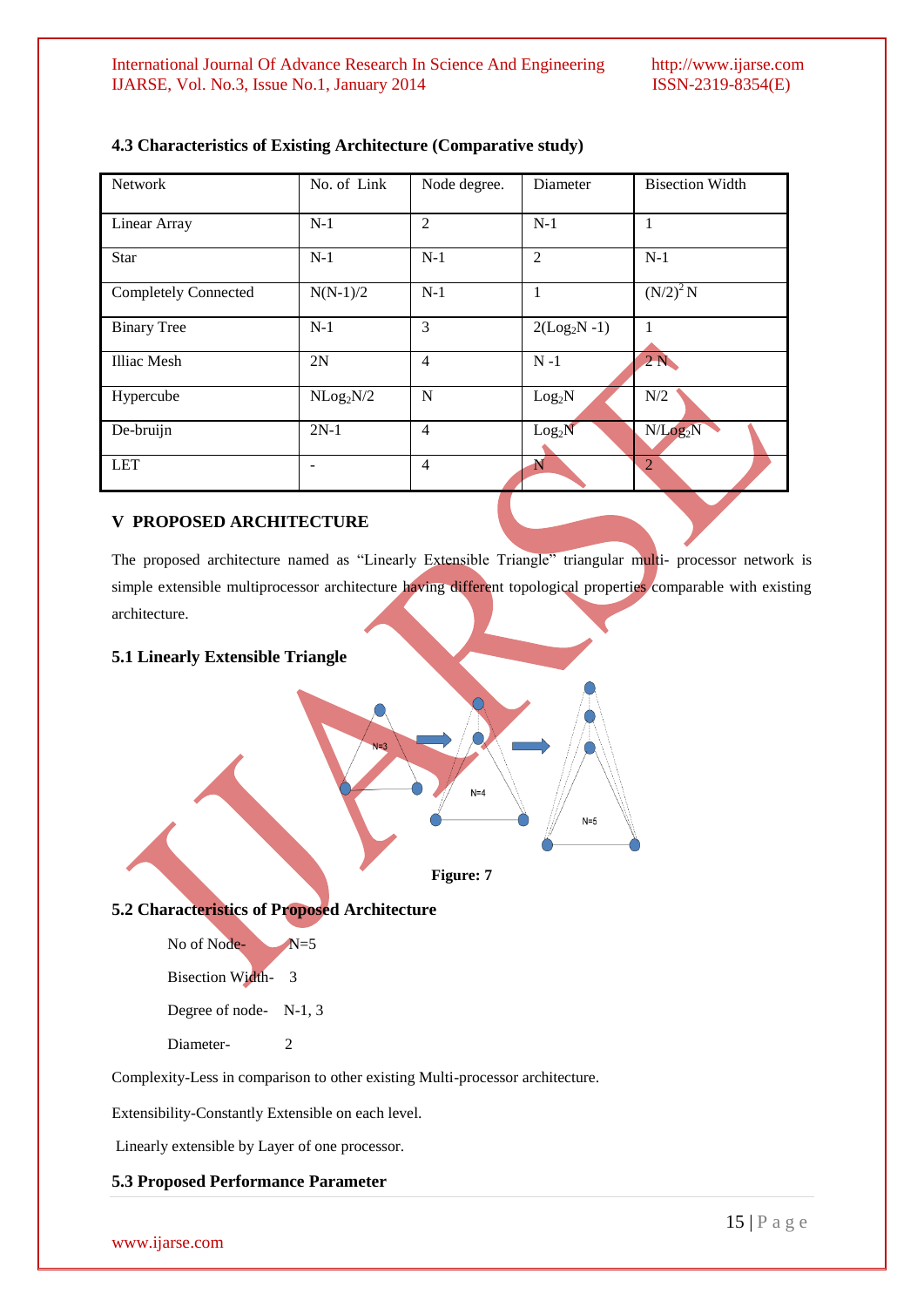To achieve high performance with low cost and minimization of the communication and scheduling overhead and uniform distribution of load among the processor Standard dynamic scheduling schemes are used namely:

- Hierarchical Balancing method
- Gradient model
- Sender Initiated Diffusion (SID)

### **5.4 Dynamic load balancing**

Dynamic load balancing (DLB) is essential for the efficient use of highly parallel systems when solving nonuniform problems with unpredictable load estimates. Dynamic load balancing schemes which seek to minimize total execution time of a single application running in parallel on a multi computer system.

Multi processor system be very efficient at solving problems that can be partitioned into tasks with uniform computation and communication patterns. However, there exists a large class of non uniform problems with uneven and unpredictable computation and communication requirements. Therefore Dynamic load balancing (DLB) schemes are needed to efficiently solve non-uniform problems on multiprocessor systems

To do so, an optimal tradeoff between the processing & communication overhead and the degree of knowledge used in the balancing process must be sought.

## **VI A GENERAL DYNAMIC LOAD BALANCING MODEL**

We have developed a general model for dynamic load balancing.

This model is organized as a four phase process:

- 1)Processor load evaluation
- 2)Load balancing profitability Determination
- 3) Task migration strategy
- 4) Task selection strategy

## **Phase1: Processor Load Evaluation**

- A load value is estimated for each processor in the system.
- These values are used as input to the load balancer to detect load imbalances and make load migration decisions.

#### **Phase2: Load Balancing Profitability Determination**

- The imbalance factor quantifies the degree of load imbalance within a processor domain.
- It is used as an estimate of potential speedup obtainable through load balancing
- It is weighed against the load balancing overhead to determine whether or not load balancing is profitable at that time.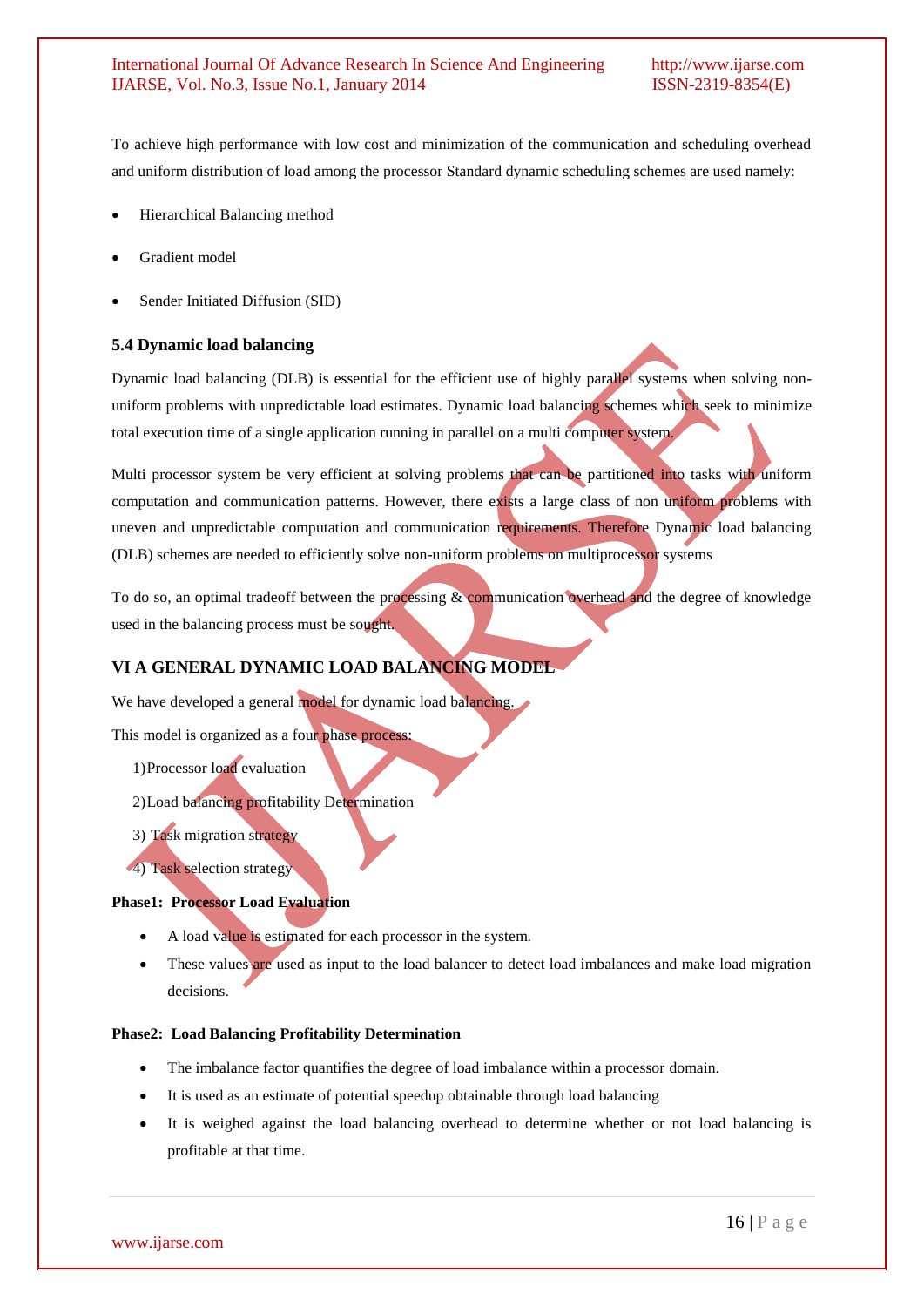#### **Phase 3: Task Migration Strategy**

Sources and destinations for task migration are determined. Sources are notified of the quantity and destination of tasks for load balancing.

#### **Phase 4: Task Selection Strategy**

Source processors select the most suitable tasks for efficient and effective load balancing and send them to the appropriate destinations.

- The first and fourth phases of the model are application dependent and purely distributed. Both of these phases can be executed independently on each individual processor.
- Our focus is on the Profitability Determination and Task Migration phases, the second and third phases, of the load balancing process
- As the program execution evolves, the inaccuracy of the task requirement estimates leads to unbalanced load distributions.
- The imbalance must be detected and measured (Phase 2) and an appropriate migration strategy devised to correct the imbalance (Phase *3).*
- During the Profitability Determination Phase a decision is made as to whether or not to invoke the load balancer.
- The load *imbalance factor*  $\Phi(t)$  is an estimate of the potential speedup obtainable through load balancing at time *t* .
- It is defined as the difference between the maximum processor loads before and after load balancing, *L*max *and L*bal , respectively.

A decision on whether or not to load balance is made based on the value of  $\Phi(t)$  relative to the balancing overhead, *Loverhead,* required to perform the load balancing. In general, load balancing is profitable if the savings is greater than the overhead, i.e.

 $\Phi(t) = L_{\text{max}}$   $L_{\text{bal}}$ 

 $\Phi(t)$ >  $L_{\text{over}}$ 

The responsibility of invoking the balancer may either be authorized to all processors in the system or only to designated processors containing the necessary information. For highly parallel systems it is desirable to distribute the responsibility to multiple points in the system. This may be accomplished by

Partitioning the system into independent groups of processors called *balancing domains.* The size of a balancing domain may range anywhere from a few processors to the entire system.

Load balancing decisions are based solely on information pertaining to those processors within each domain. The notion of balancing domains is a way of distributing the balancing process. Furthermore, by decreasing the number of processors being considered in the balancing process, balancing domains

reduce the complexity of calculating the imbalance factor as well as the complexity of phase 3, the *Load Migration Strategy.*

The role of the Task Migration Phase is first, to balance the load within each domain by identifying source and destination processor pairs and determining the amount of load to be transferred between them, and second, to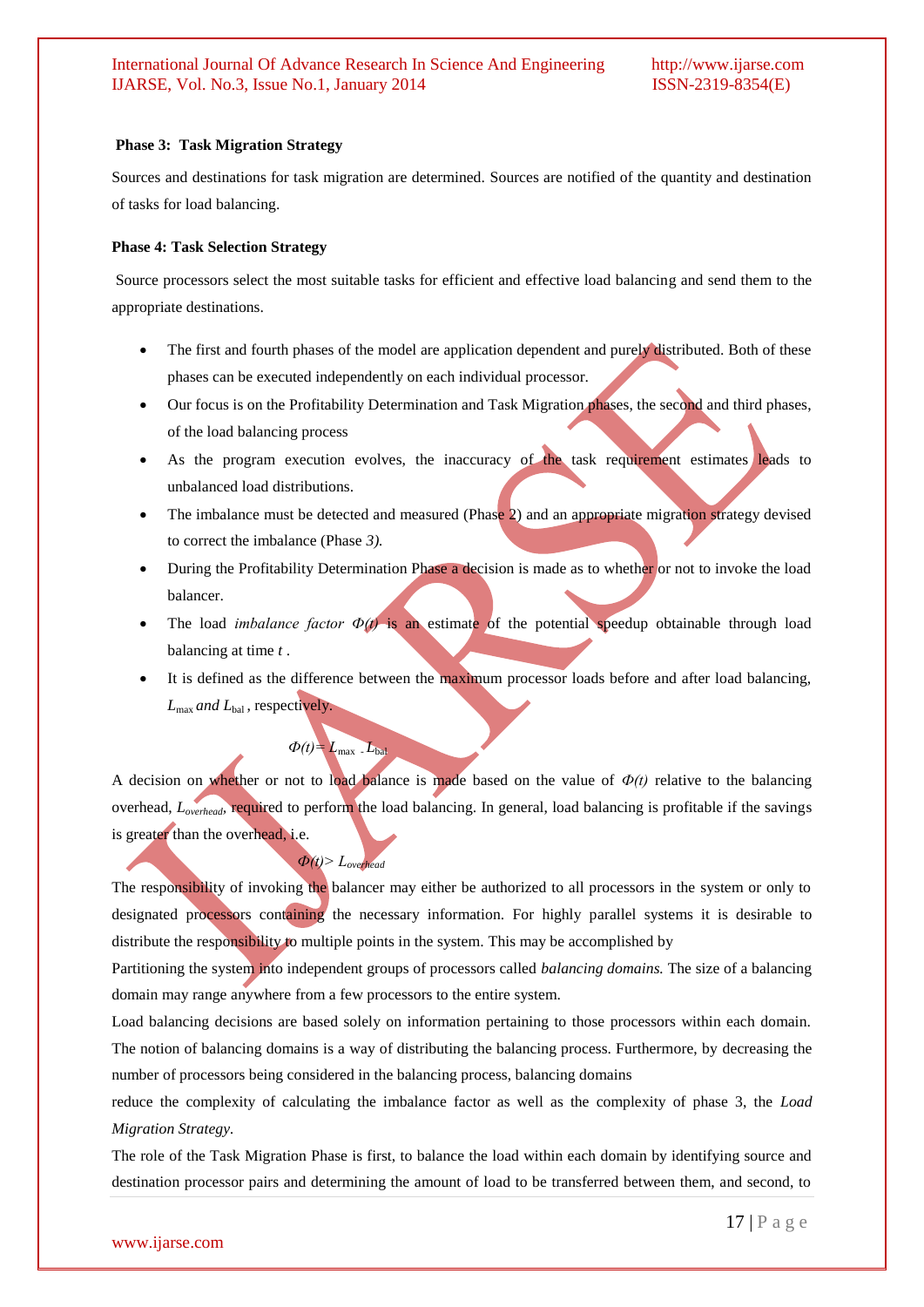balance the load across the entire system. The concept of balancing domains reduces the overhead of the balancing process, but does not ensure a balanced load for the entire system. This is accomplished by either overlapping domains, whereby excess load can diffuse from more heavily loaded domains into lightly loaded ones, or through the use of variable domains, whereby the set of processors belonging to a domain periodically changes to encompass a different subset of processors within the system. Potentially more accurate migration strategies are made possible by larger balancing domains. However, larger domains may increase the aging period of information and cause the load balancing overhead to be more unevenly distributed. These tradeoffs are illustrated by the different strategies to be discussed.

### **VII DYNAMIC LOAD BALANCING STRATEGIES**

The following five DLB strategies are designed to support highly parallel systems.

- Sender Initiated Diffusion (SID)
- Receiver Initiated Diffusion (RID)
- Hierarchical Balancing Method (HBM)
- Gradient Model (GM)
- Dimension Exchange Method (DEM)

The schemes presented vary in the amount of processing and communication overhead and in the degree of knowledge used in making balancing decisions.

- (1) Knowledge- The accuracy of each balancing decision
- (2) Overhead- The amount of added processing and communication incurred by the balancing process.

The load balancing overhead includes the communication costs of acquiring load information and of informing processors of load migration decisions, and the processing costs of evaluating load information to determine task transfers. In this work, we use Sender Initiated Diffusion (SID) for performance evaluation our proposed architecture on the basis of parameter LIF and TIME.

## **7.1 Sender Initiated Diffusion (SID)**

The SID strategy is a, local, near-neighbor *diffusion* approach which employs overlapping balancing domains to achieve global balancing. A similar strategy, called Neighborhood averaging, is proposed in . The scheme is purely distributed and asynchronous. Each processor acts independently, apportioning excess load to deficient neighbors.

It has been shown in, that for an *N* processor system with a total system load *L* unevenly distributed across the system, a diffusion approach, such as the SID strategy, will eventually cause each processor's load to converge to *L/N.*

Balancing is performed by each processor whenever it receives a load update message from a neighbor indicating that the neighbors load, 1<sub>i</sub><Ideal Load, where *Ideal Load* is a preset threshold. Each processor is limited to load information from within its own domain, which consists of itself and its immediate neighbors. All processors inform their neighbors of their load levels and update this information throughout program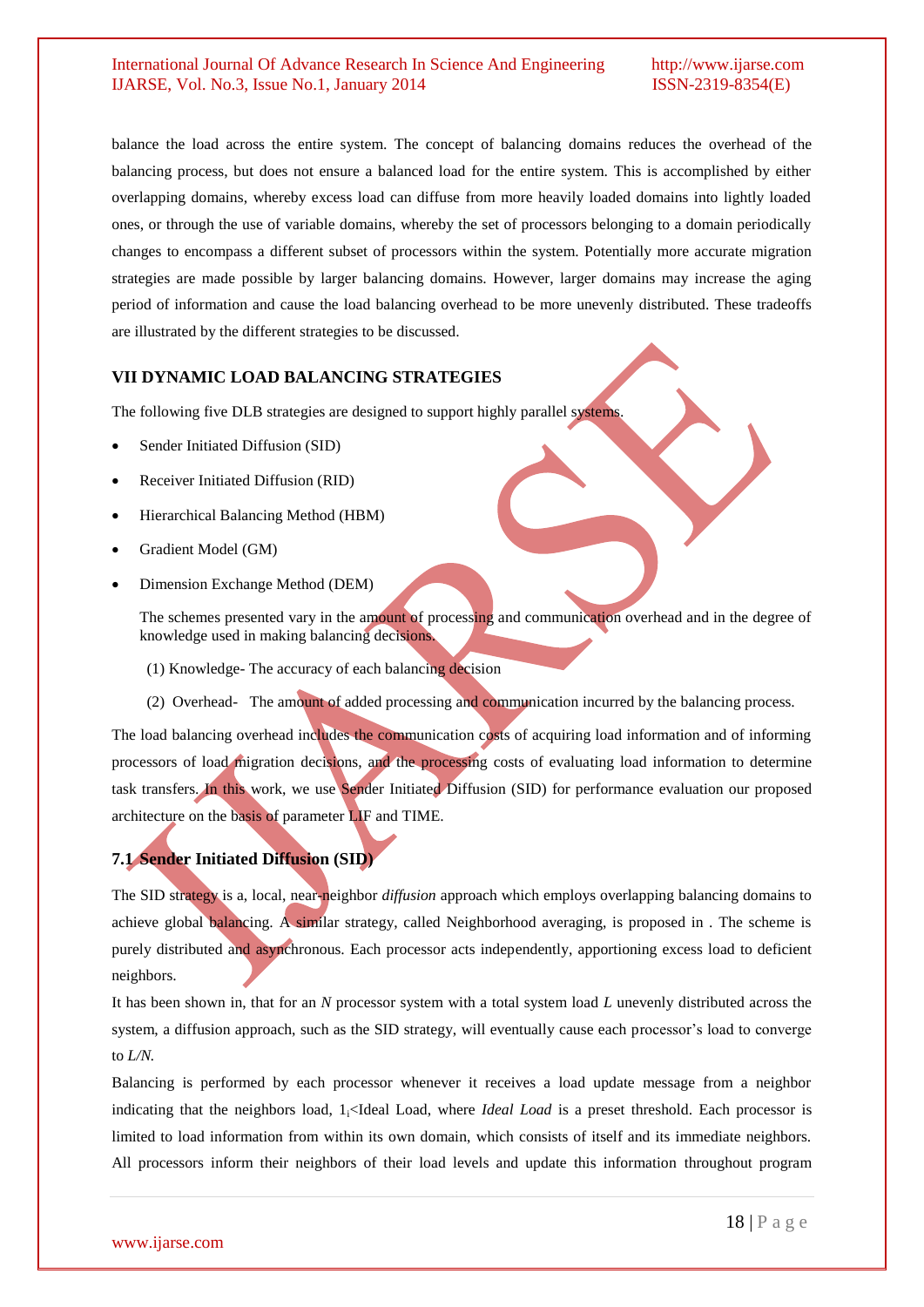execution. The profitability of load balancing is determined by first computing the average load in the domain, *Lp,*

$$
L_p = \frac{1}{K+1} \left( l_p + \sum_{k=1}^K l_k \right)
$$

#### **7.2 Receiver Initiated Diffusion (RlD)**

The RID strategy can be thought of as the converse of the SID strategy in that it is a receiver initiated approach as opposed to a sender initiated approach. However, besides the fact that in the RID strategy under loaded processors request load from overloaded neighbors, certain subtle differences exist between the strategies. First, the balancing process is initiated by any processor whose load drops below a pre specified threshold  $(L_{Low})$ . Second, upon receipt of a load request, a processor will fulfill the request only up to an amount equal to half of its current load (this reduces the effect of the aging of the data upon which the request was based). Finally, in the receiver initiated approach the underloaded processors in the system take on the majority of the load balancing

overhead, which can be significant when the task granularity is fine.

As with the SID strategy, each processor is limited to load information from within its own domain, which consists of itself and its immediate neighbors. All processors inform their near-neighbors of their load levels and update this information throughout program execution.

The RID strategy differs from its counterpart SID in the task migration phase. Here, an underloaded processor first sends out requests for load and then receives acknowledgment for each request.

#### **7.3 The Gradient Model (GM)**

- The gradient model is a demand driven approach.
- The basic concept is that under loaded processors inform other processors in the system of their state, and overloaded processors respond by sending a portion of their load to the nearest lightly loaded processor in the system.
- This model employs a gradient map of the proximities of under loaded processors in the system to guide the migration of tasks between overloaded and under loaded processors.

The resulting effect is a form of relaxation where tasks migrating through the system are guided by the proximity gradient and gravitate towards underloaded points. The scheme is based on two threshold parameters: the *Low-Water-Mark (LWM)* and the *High- Water-Mark (HWM).* A processor's state is considered light if its load is below the LWM, heavy if above the HWM, and moderate otherwise. A node's *proximity* is defined as the shortest distance from itself to the nearest lightly loaded node in the system. All nodes are initialized with a proximity of *wmax,* a constant equal to the diameter of the system. The proximity of a node is set to 0 if its state becomes light. All other nodes *p* with near-neighbors *n2* computes their proximity as

#### proximity(p) = min (proximity(n<sub>i</sub>)) + 1.

A node's proximity may not exceed wmax. A system is saturated, and does not require load balancing if all nodes report proximity of wmax.If the proximity of a node changes it must notify its near-neighbors. Hence, the balancing process is initiated by lightly loaded processors reporting proximity of 0. A gradient map of the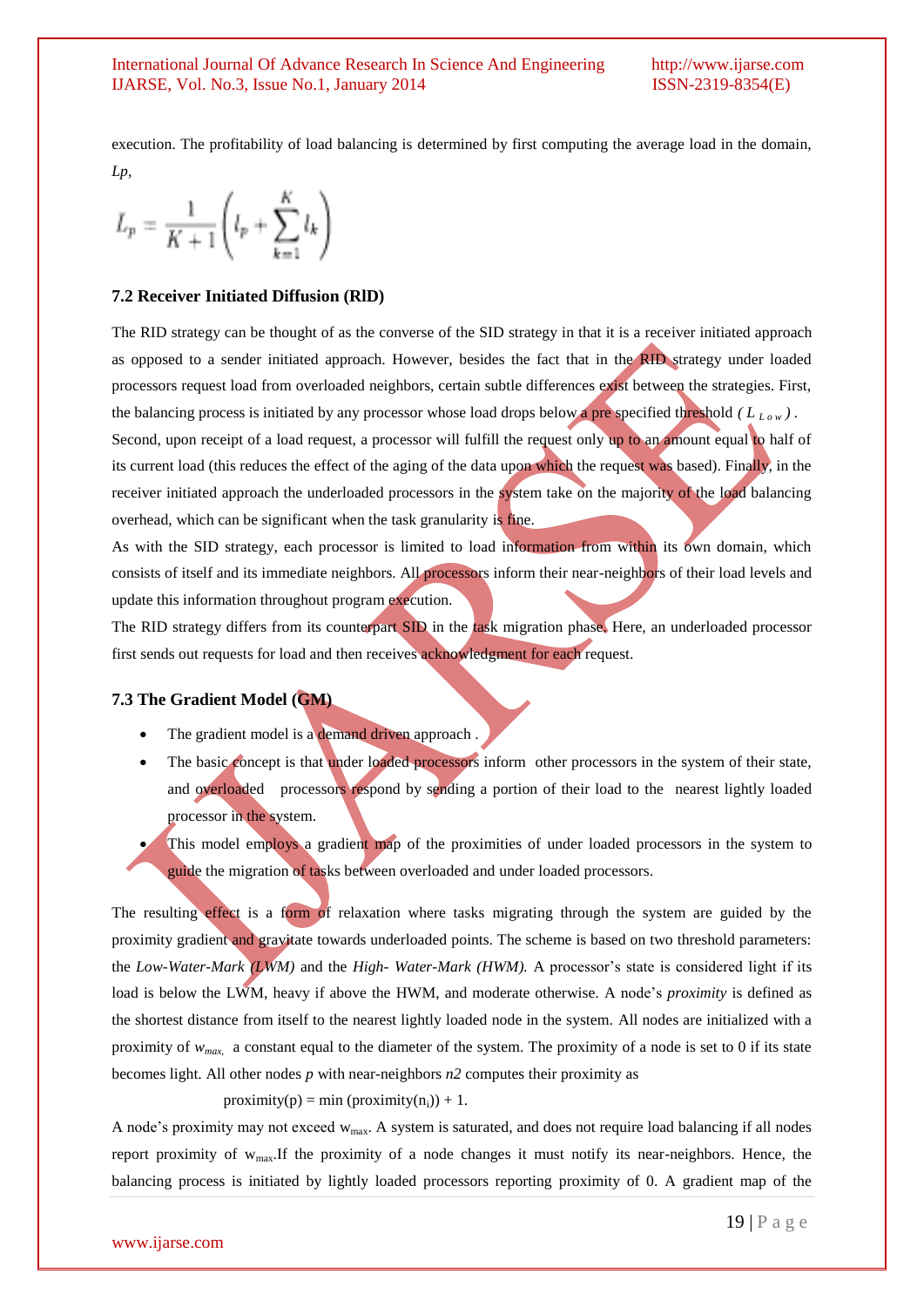proximities of underloaded processors in the system serves to route tasks between overloaded and underloaded processors. Load balancing profitability determination is controlled by the LWM and HWM thresholds. In order for load balancing to take place, there must be at least one overloaded processor and one underloaded processor in the system. No measure of the degree of imbalance is made, only that one exists. This criterion is characterized by the simplified version of the load balancing profitability determination phase *,* where, given an overloaded processor *p* and an underloaded processor *q,*

#### *Lp* - *Lq* > HWM - LWM.

The proximity map is used to perform the migration phase. If a processor's state is heavy and any of its nearneighbors report a proximity less than w<sub>max</sub>, then it sends a unit of its load to the neighbor of lowest proximity. Tasks are routed through the system in the direction of the nearest underloaded processors. A task continues to migrate until it reaches an underloaded processor or it reaches a node for which no neighboring nodes report a lower proximity. The scheme is illustrated in Fig. In this example, there are two overloaded nodes in the system and one under loaded node. The overloaded nodes are at different proximities from the under loaded node, but both send a fraction of load, 6, in the direction of the under loaded processor. The value of *5* can be determined as either a percentage of the initial load, or as a fixed number of tasks. The scheme may perform inefficiently when either too much or too little work is sent to an under loaded processor.

**7.3.1 GM Complexity:** The overhead incurred by the GM strategy includes the updating of the proximity map an the routing of tasks from overloaded processors to under loaded ones. The proximity map is constructed in an iterative fashion as the existence of an under loaded processor is propagated through the system. The number of messages required to update the proximity map is dependent on the interconnection network topology, the number of under loaded processors, their locations, and the order in which they become under loaded. All but one of these factors is application dependent, making it very difficult to model the complexity. Given *N*  processors interconnected using a hypercube topology, in the worst case, an update of the gradient map, to recognize the presence of a new under loaded processor, would require,

 $C_{\text{tot}}(\text{update}) = N \log \text{N}$  messages.

The worst case occurs when there are no other under loaded processors in the system. Normally, the presence of other under loaded processors will halt the propagation of update messages to processors closer to the existing under loaded processors than to the new one.

The migration of tasks from overloaded to under loaded processors incurs added overhead due to the asynchronous nature of the algorithm. *An* overloaded processor sends a fixed portion of load in the direction of the nearest under loaded processor. Since the ultimate destination of migrating tasks is not explicitly known, intermediate processors in the migration path must be interrupted to perform the routing. Furthermore, proximity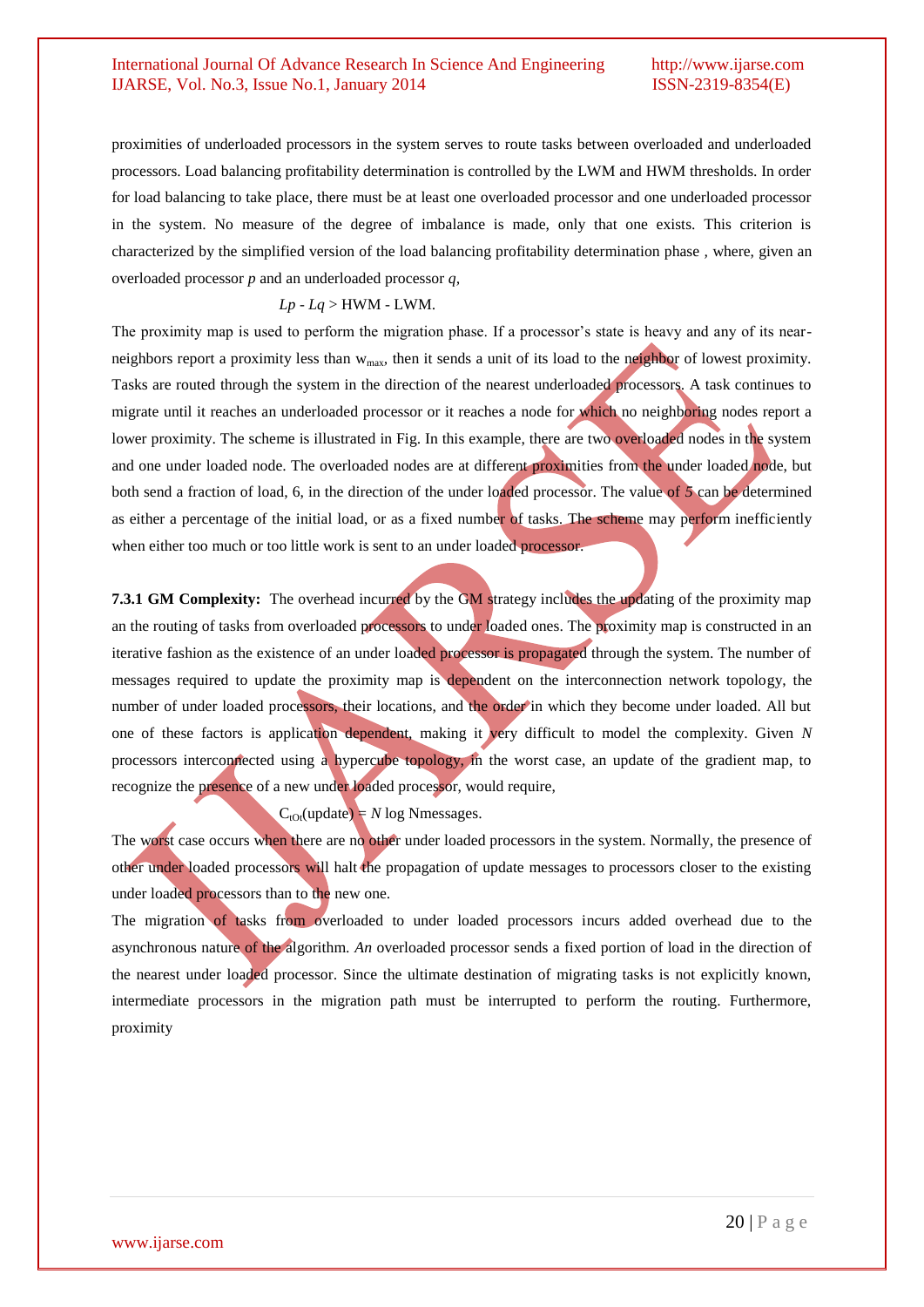

**Figure 8**

The proximity map may change during a task's migration, altering its destination. This may occur since the quantity of the imbalances is not known and multiple overloaded processors may send tasks towards the same destination, creating a migration overflow and a sudden change in the proximity gradient. At the other extreme, an overloaded processor, in transferring a preset portion of load, may not send enough to solve the imbalance. Hence, the degree of information used in the balancing process may lead to inefficient migration decisions.

### **7.4 Hierarchical Balancing Method (HBM)**

- It is an asynchronous global, approach which organizes the system into a hierarchy of subsystems.
- Load balancing is initiated at the lowest levels in the hierarchy with small subsets of processors and ascends to the highest level which encompasses the entire system.
- Specific processors are designated to control the balancing operations at different levels of the hierarchy.



- The hierarchical balancing scheme functions asynchronously.
- The balancing process is triggered at different levels in the hierarchy by the receipt of load update messages indicating an imbalance between lower level domains.
- All load levels are initialized with each processor sending its load information up the tree.

## **7.5 Dimension Exchange Method (DEM)**

It is a global ,fully synchronous approach.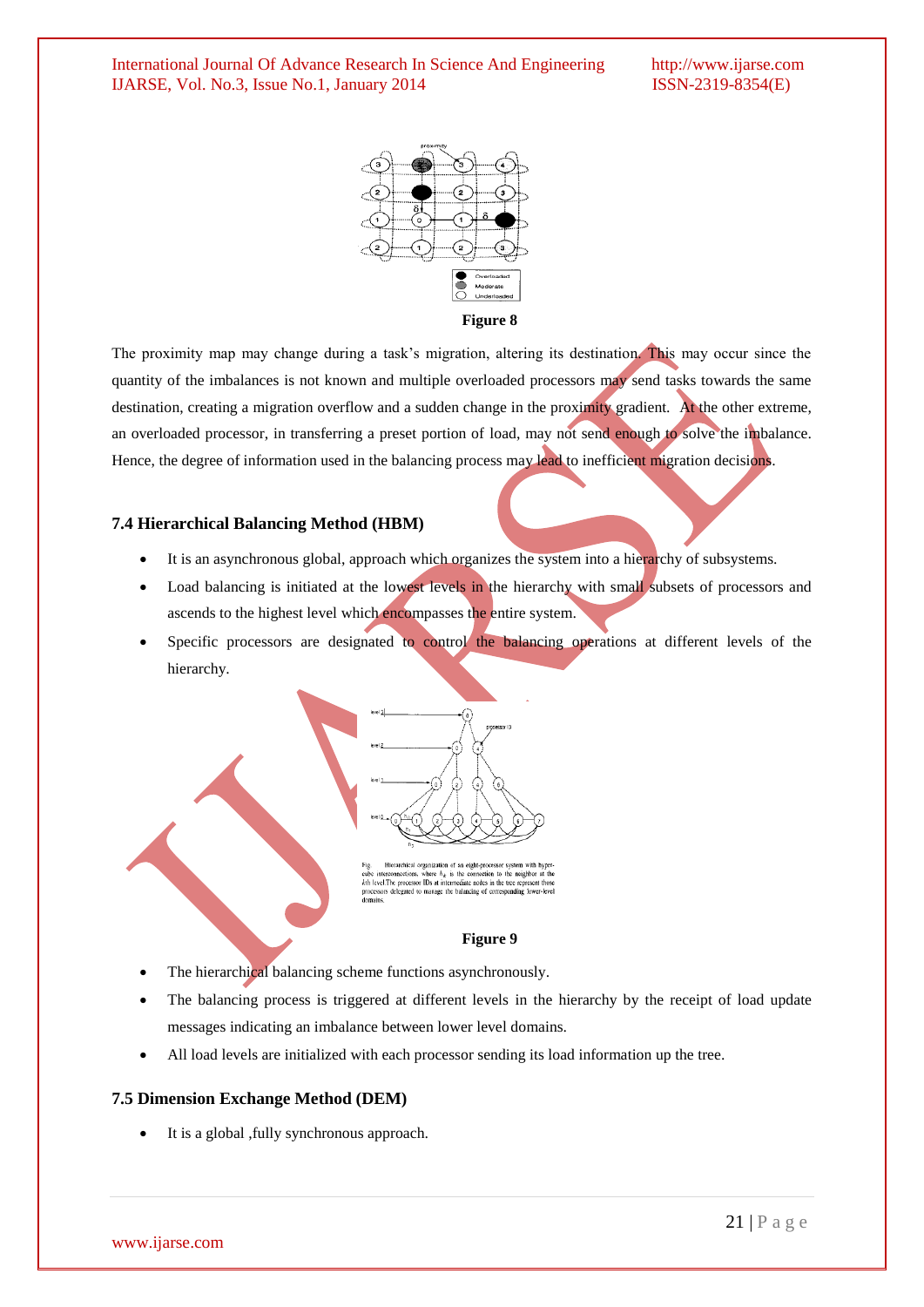#### International Journal Of Advance Research In Science And Engineering http://www.ijarse.com IJARSE. Vol. No.3. Issue No.1. January 2014 **ISSN-2319-8354(E)** IJARSE, Vol. No.3, Issue No.1, January 2014

Load balancing is performed in an iterative fashion by "folding" an *N* processor system into log *N* dimensions and balancing one dimension at a time.



Fig. DEM strategy. All processors balance in order, in each dimension. In the example shown, a three-dimensional cube of eight processors, balancing is performed between neighbors in each dimension (a), (b), and (c). Due to synchronization requirements, the balancing between each pair of nodes must follow the order shown.

## **Figure 10**

- In this scheme small domains are balanced first and these then combine to form larger domains until ultimately the entire system is balanced.
- In this scheme Balancing is initiated by any underloaded processor which hasa load that drops below a preset threshold ,

 $L_p < L_{Threshold}$ 

This processor broadcasts a load balancing request to all other processors in the system.

### **7.4.1 DEM Complexity**

In any case, the balancing process is evenly distributed with a total communication overhead :

 $Ctot = 3N log N (messages).$ 

## **VIII TESTING & RESULTS (EXPERIMENTAL RESULTS)**

In this work, We use Sender Initiated Diffusion (SID) dynamic load balance Strategy for performance evaluation of our Architecture.

We use two performance parameter for performance evaluation:

1. Load Imbalance Factor (LIF)

2. Load Balancing Time (LBT)

We use four existing multiprocessor architecture for comparative study such as:

1. Linearly Extensible Cube (LEC)

- 2. Linearly Extensible Tree (LET)
- 3. Hypercube
- 4. Debruijn

We use parameter for performance evaluation:

LIF=[(max load on a processor after balancing –Ideal Load)/Ideal Load)]\*100

Ideal Load= Total load/ no. of processor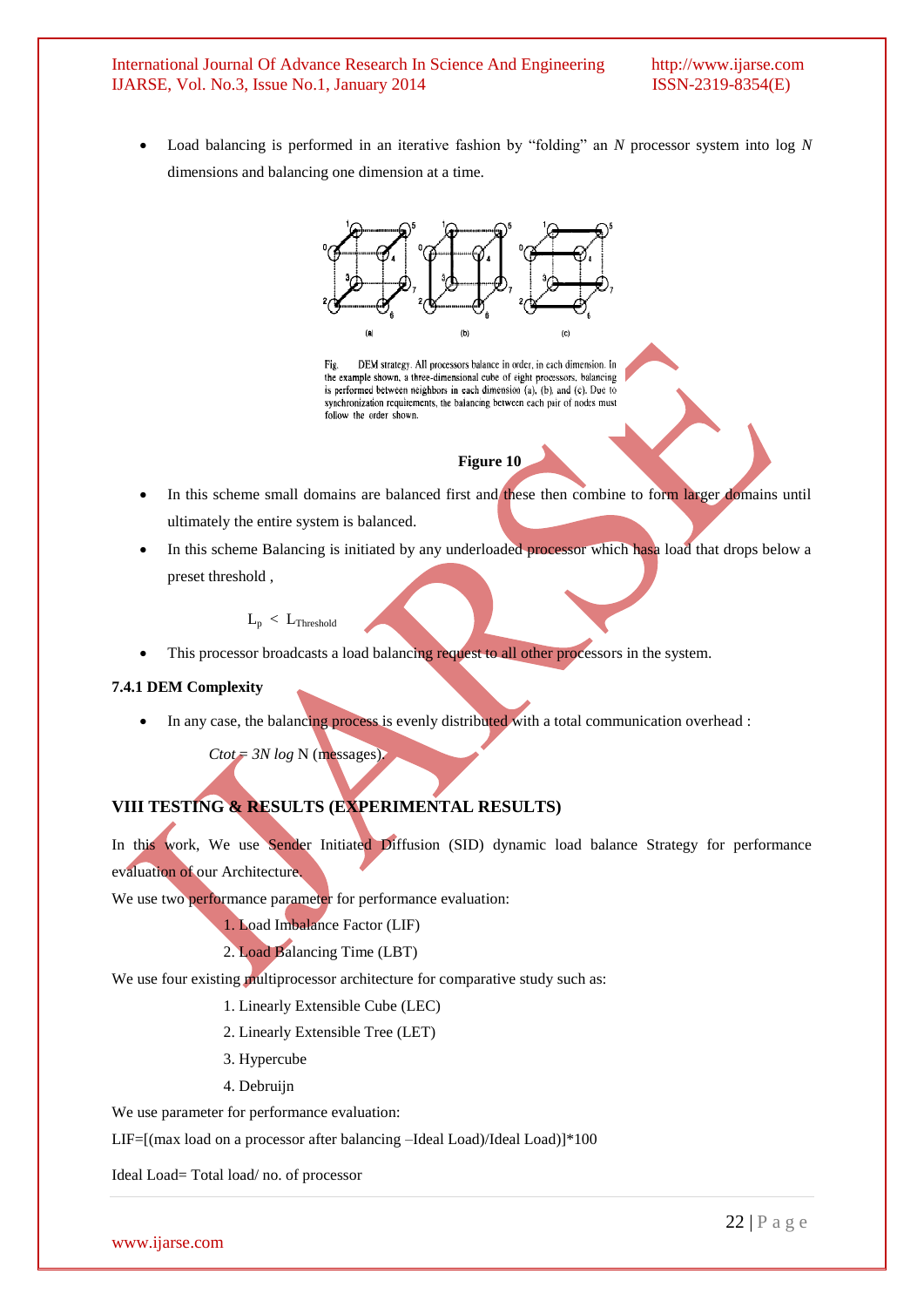Load Balancing Time= (Time after balancing – Time before balancing)

#### **VIII CONCLUSION AND FUTURE WORK**

In this work, we have intended to evaluate the performance of our proposed architecture by comparing other existing multiprocessor architecture.

So we have use two performance parameter (LIF  $&$  LBT). And "Ideal Load" for identifying processor is overloaded or underloaded. And one scheduling strategy SID (Source Initiated Diffusion) for scheduling or balancing the arriving the load on processor.

On the basis of above two parameter we have seen that performance of our architecture is better than the other existing multiprocessor architecture in term of Load Balancing Time and Load Imbalance Factor.

Our architecture has less complexity in terms of interconnection and less processing element in comparison to other existing multi processor architecture.

So we can say that our proposed architecture( Linearly Extensible Triangle) give better performance in comparison to other existing multiprocessor architecture.

We are using only one Dynamic Load Balancing Strategies (SID) for simulation study, it can be extended to use more than one DLB Strategies (Such as RID, Gradient model etc) for comparison and simulation Study.

We use the only two performance parameter (LIF & TIME) for performance evaluation of our proposed architecture; it can be extended to include other performance parameter of performance evaluation.

We compare our architecture with some existing multiprocessor architecture,

It can be extended to include some more existing multiprocessor architecture.

#### **References:**

- [1] A.Samad, M.Q. Rafiq and Omar Farooq "A novel algorithim for fast retrival of information from a multiprocessor server" Proc. Intl. on parallel and distributed system, U.K. Feb 20 to feb 22, 2008
- [2] Marc H. Willebeek-LeMair, *Member, IEEE*, and Anthony P. Reeves "Strategies for Dynamic Load Balancing on Highly Parallel Computers‖, *Senior Member, IEEE,* IEEE TRANSACTIONS ON PARALLEL AND DISTRIBUTED SYSTEMS, VOL. 4, NO. 9, SEPTEMBER 1993
- [3] Z. Zeng and B.Veeravalli "Design and Performance of Queue and Rate Adjustment Dynamic load Balancing Polices for Distributed Network". IEEE trans. On computer, vol 55, no. 11, pp. 1410-1422, nov 2006.
- [4] Abdel A E and Khaled d," The Hyperstar interconnection Network" journal of Parallel and distributed computing no. 48,pp 175-199,1998
- [5] Razi-Azad H., "Constraint-based performance comparison of multi-dimensional interconnection networks with deterministic and adaptive routing strategies", *Journal of Computers and Electrical Engineering*, vol. 30, pp.167-82,2004.
- [6] Meraji S., Sarbazi-Azad H., Nayebi A., "Message routing and performance issues in necklace hypercubes", Technical Report, School of Computer Science, IPM, Tehran,Iran, 2006.
- [7] Nizadeh M., and Sarbazi-Azad, H., The necklace hypercube: a well scalable hypercube-based interconnection network for multiprocessors, *ACM SAC 2005*, pp.729-733, 2005.